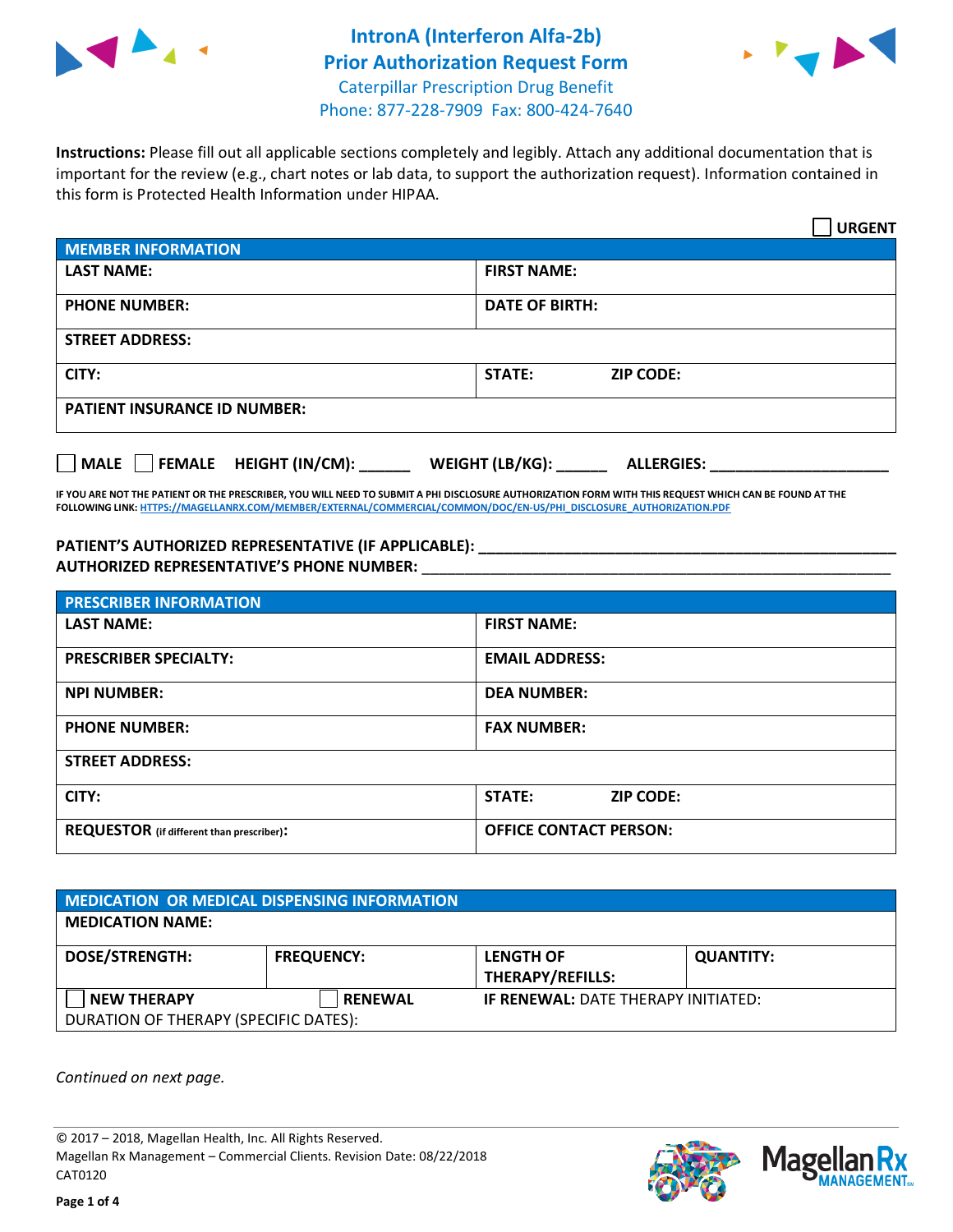



| <b>MEMBER'S LAST NAME:</b>                                                                                                                                                             | <b>MEMBER'S FIRST NAME:</b>                                                                     |                                           |  |  |  |
|----------------------------------------------------------------------------------------------------------------------------------------------------------------------------------------|-------------------------------------------------------------------------------------------------|-------------------------------------------|--|--|--|
|                                                                                                                                                                                        | 1. HAS THE PATIENT TRIED ANY OTHER MEDICATIONS FOR THIS CONDITION?                              | YES (if yes, complete below)<br><b>NO</b> |  |  |  |
| <b>MEDICATION/THERAPY (SPECIFY</b>                                                                                                                                                     | <b>DURATION OF THERAPY (SPECIFY</b>                                                             | <b>RESPONSE/REASON FOR</b>                |  |  |  |
| DRUG NAME AND DOSAGE):                                                                                                                                                                 | DATES):                                                                                         | <b>FAILURE/ALLERGY:</b>                   |  |  |  |
|                                                                                                                                                                                        |                                                                                                 |                                           |  |  |  |
|                                                                                                                                                                                        |                                                                                                 |                                           |  |  |  |
|                                                                                                                                                                                        |                                                                                                 |                                           |  |  |  |
| <b>2. LIST DIAGNOSES:</b>                                                                                                                                                              |                                                                                                 | <b>ICD-10:</b>                            |  |  |  |
| □ AIDS-related Kaposi's sarcoma                                                                                                                                                        |                                                                                                 |                                           |  |  |  |
| $\Box$ Chronic hepatitis B                                                                                                                                                             |                                                                                                 |                                           |  |  |  |
| □ Chronic hepatitis C                                                                                                                                                                  |                                                                                                 |                                           |  |  |  |
| □ Condylomata acuminate                                                                                                                                                                |                                                                                                 |                                           |  |  |  |
| □ Follicular non-Hodgkin's lymphoma                                                                                                                                                    |                                                                                                 |                                           |  |  |  |
| □ Hairy cell leukemia                                                                                                                                                                  |                                                                                                 |                                           |  |  |  |
| □ Malignant melanoma                                                                                                                                                                   |                                                                                                 |                                           |  |  |  |
| □ Relapsed/refractory advanced cutaneous T-cell lymphoma*                                                                                                                              |                                                                                                 |                                           |  |  |  |
| □ Renal carcinoma                                                                                                                                                                      |                                                                                                 |                                           |  |  |  |
| □ Other diagnosis: _<br>$ICD-10$<br>*Please provide chart documentation (i.e., chart notes) supporting this information.                                                               |                                                                                                 |                                           |  |  |  |
|                                                                                                                                                                                        | 3. REQUIRED CLINICAL INFORMATION: PLEASE PROVIDE ALL RELEVANT CLINICAL INFORMATION TO SUPPORT A |                                           |  |  |  |
| PRIOR AUTHORIZATION.                                                                                                                                                                   |                                                                                                 |                                           |  |  |  |
| For chronic hepatitis B, answer the following:                                                                                                                                         |                                                                                                 |                                           |  |  |  |
| Does the patient have compensated liver disease? $\Box$ Yes $\Box$ No                                                                                                                  |                                                                                                 |                                           |  |  |  |
|                                                                                                                                                                                        |                                                                                                 |                                           |  |  |  |
| Is Intron A prescribed by a gastroenterologist, infectious disease physician, hepatologist, or a transplant physician?<br>$\square$ Yes $\square$ No                                   |                                                                                                 |                                           |  |  |  |
| Has the patient been serum HBsAg positive for at least 6 months with evidence of HBV replication (serum HBeAg<br>positive)?* □ Yes □ No                                                |                                                                                                 |                                           |  |  |  |
| Does the patient have elevated serum ALT?* $\Box$ Yes $\Box$ No                                                                                                                        |                                                                                                 |                                           |  |  |  |
| Does the patient have a history of hepatic encephalopathy, variceal bleeding, ascites, or other clinical signs of<br>decompensation? □ Yes □ No                                        |                                                                                                 |                                           |  |  |  |
| Is the patient's bilirubin level normal?* $\Box$ Yes $\Box$ No                                                                                                                         |                                                                                                 |                                           |  |  |  |
| Are the patient's albumin levels stable and within normal limits?* $\Box$ Yes $\Box$ No                                                                                                |                                                                                                 |                                           |  |  |  |
| Is the patient's prothrombin time less than 3 seconds prolonged for adults or less than or equal to 2 seconds                                                                          |                                                                                                 |                                           |  |  |  |
| prolonged for pediatric patients?* $\Box$ Yes $\Box$ No                                                                                                                                |                                                                                                 |                                           |  |  |  |
| Is the patient's white blood count (WBC) greater than or equal to 4,000/mm <sup>3</sup> ?* $\Box$ Yes $\Box$ No                                                                        |                                                                                                 |                                           |  |  |  |
| Is the patient's platelet count greater than or equal to 100,000/mm <sup>3</sup> for adults or greater than or equal to<br>150,000/mm <sup>3</sup> for pediatric patients?* □ Yes □ No |                                                                                                 |                                           |  |  |  |
|                                                                                                                                                                                        |                                                                                                 |                                           |  |  |  |
| © 2017 - 2018, Magellan Health, Inc. All Rights Reserved.                                                                                                                              |                                                                                                 |                                           |  |  |  |

CAT0120

Magellan Rx Management – Commercial Clients. Revision Date: 08/22/2018



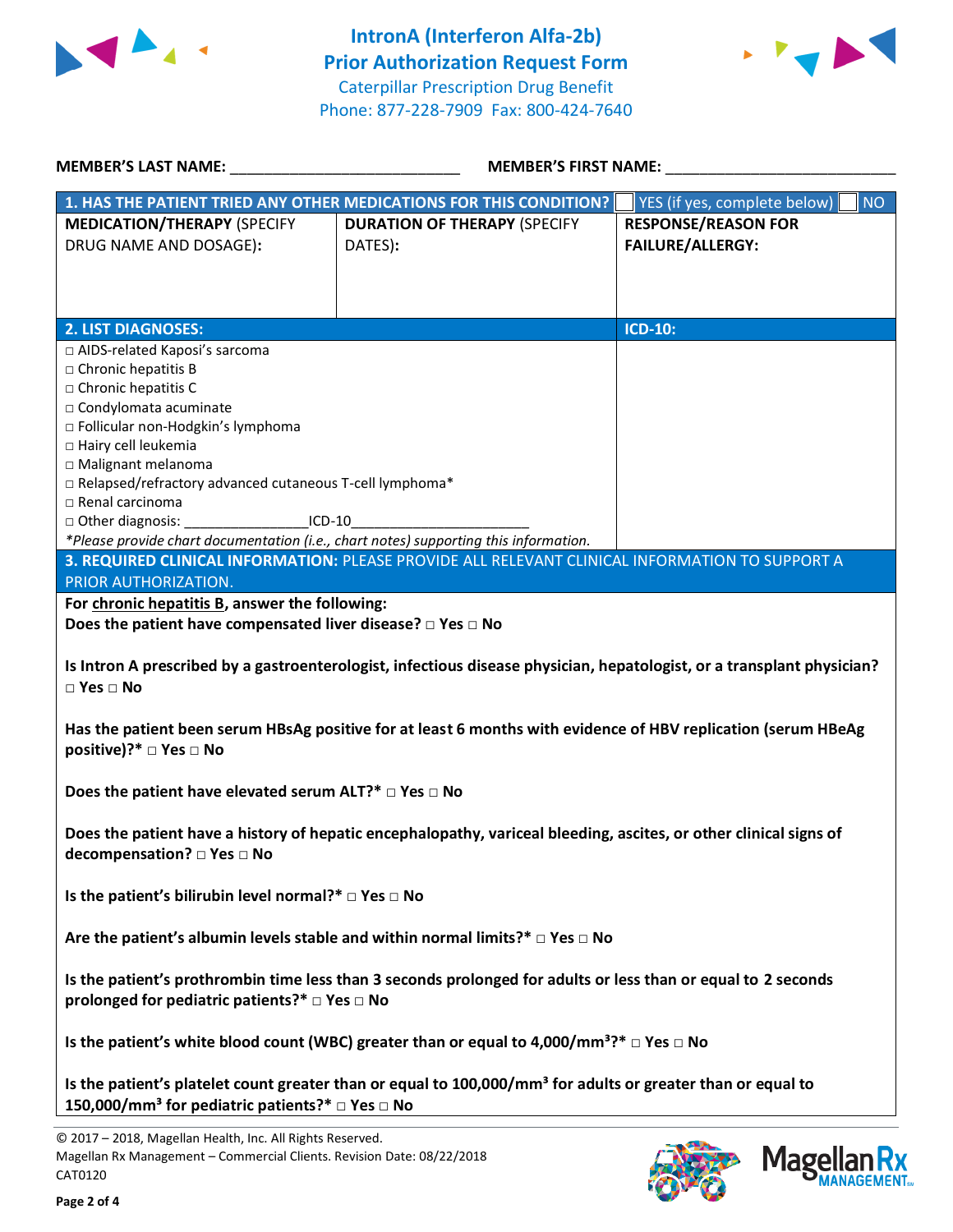



*\*Please provide lab documentation*

**For chronic hepatitis C, answer the following: Does the patient have compensated liver disease? □ Yes □ No**

**Is Intron A prescribed by a gastroenterologist, infectious disease physician, hepatologist, or a transplant physician? □ Yes □ No**

**Does the patient have a history of hepatic encephalopathy, variceal bleeding, ascites, or other clinical signs of decompensation? □ Yes □ No**

**Is the patient's bilirubin level less than or equal to 2 mg/dL?\* □ Yes □ No**

**Are the patient's albumin levels stable and within normal limits?\* □ Yes □ No**

**Is the patient's prothrombin time less than 3 seconds prolonged?\* □ Yes □ No**

**Is the patient's white blood count (WBC) greater than or equal to 3,000/mm<sup>3</sup>?\* □ Yes □ No** 

**Is the patient's platelet count greater than or equal to 70,000/mm³?\* □ Yes □ No** *\*Please provide lab documentation.*

**For condylomata acuminate, answer the following: Is Intron A being used intralesionally? □ Yes □ No**

**Does the condition involve external surfaces of the genital and perianal area? □ Yes □ No**

**For follicular non-Hodgkin's lymphoma, answer the following: Is Intron A being used in conjunction with anthracycline-containing chemotherapy? □ Yes □ No**

**For malignant melanoma, answer the following: Is the patient free of disease but has a high risk of systemic recurrence within 56 days of surgery? □ Yes □ No**

**For relapsed/refractory advanced cutaneous T-cell lymphoma, answer the following: Reauthorization: Has the patient been tolerant of therapy and have they had a positive continued response? □ Yes □ No**

**For renal cell carcinoma, answer the following: Is the patient using Intron A as monotherapy? □ Yes □ No**

**Is Intron A being used in combination with bevacizumab as first line therapy for relapsed or medically unresectable stage IV disease with predominant clear cell histology? □ Yes □ No**

**Are there any other comments, diagnoses, symptoms, medications tried or failed, and/or any other information the physician feels is important to this review?**